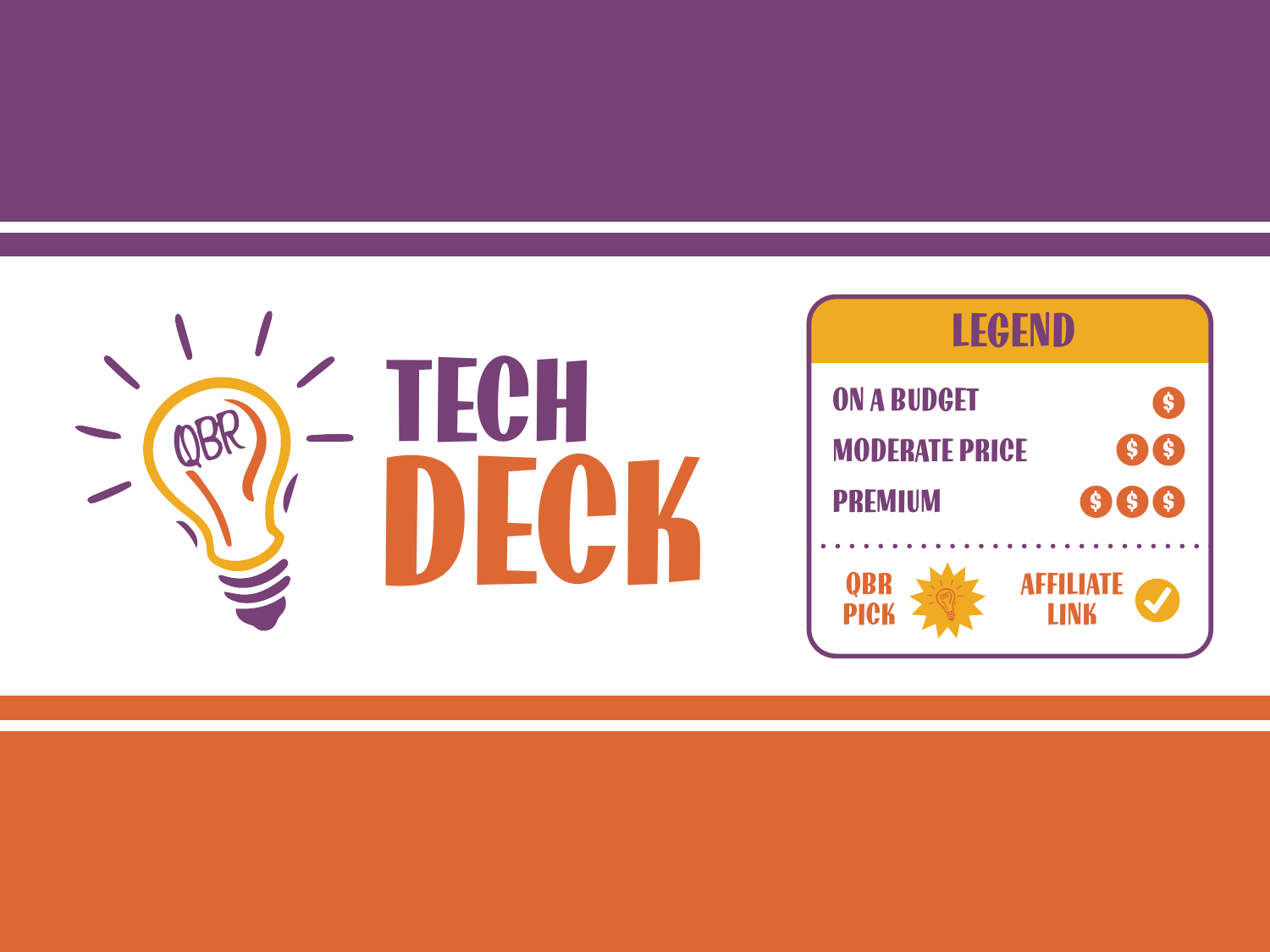### MEMBERSHIP PLATFORMS





#### **wordpress.org**

Create an inexpensive website or build a free blog on WordPress.com

\$ \$

\$ \$

\$ \$

### KAJABI

### **kajabi.com**

Everything you need to run an online business all in one place. No more integrating your different platforms, access everything in one spot.

## teachable

#### **teachable.com**

Build and sell beautiful and easy to use online courses. Used by entrepreneurs everywhere to sell to students worldwide.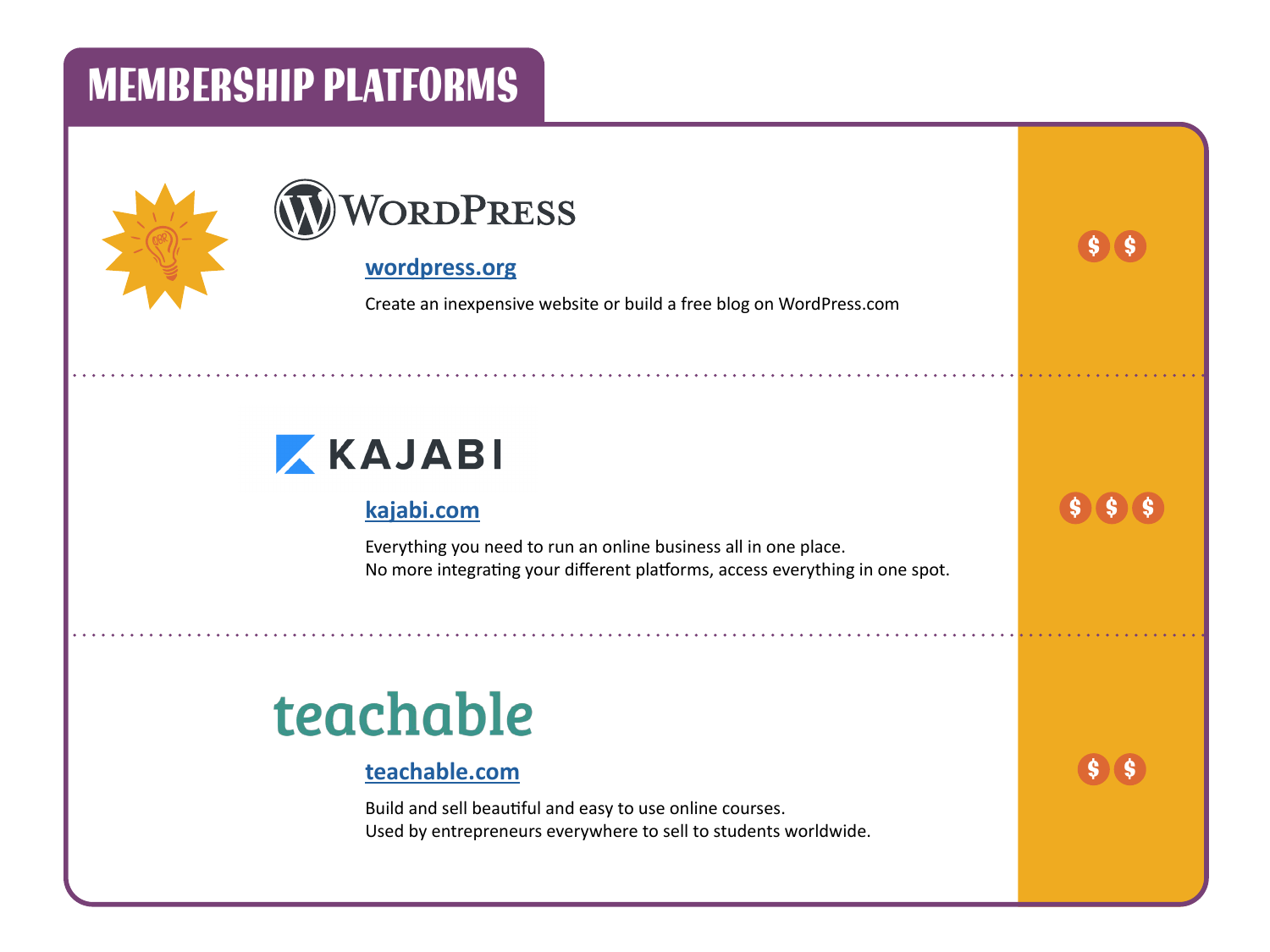### WORDPRESS THEMES & EDITORS



### **7** Thrive Themes

#### **thrivethemes.com**

Customizable themes and plugs to make your website convert more of your visitors. Boost your engagement and build your mailing list faster!



### **Thrive Architect**

### **thrivethemes.com/architect**

The easy to use builder allows you to customize any page of your website. Just drag and drop what you want, where you want!



#### **elementor.com**

Design any page you can image with Elementor's easy to use drag and drop feature. Choose from a free plan to a more expensive plan with lots of add-ons!

**Free+**

\$ \$

\$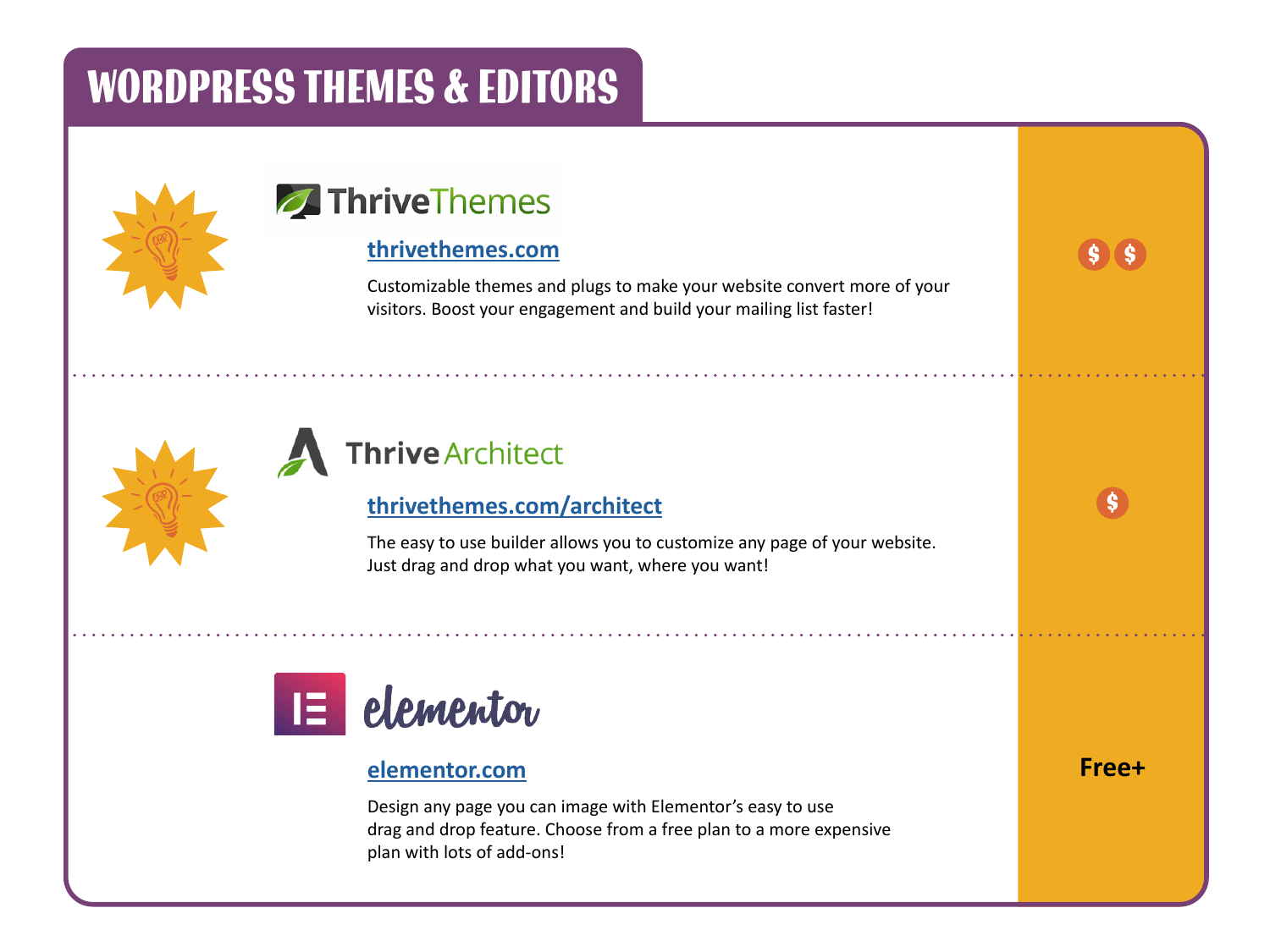## **PLUGINS**

| yoast.com<br>The #1 WordPress SEO plugin to start getting more visitors from Google,<br>social media, & increase your websites engagement. Choose from a free<br>or premium version! | Free+       |
|--------------------------------------------------------------------------------------------------------------------------------------------------------------------------------------|-------------|
| ORDPRESS Simple Custom CSS                                                                                                                                                           |             |
| wordpress.org/plugins/simple-custom-css                                                                                                                                              | <b>Free</b> |
| Add your own CSS to your website to override plugin and theme<br>default settings fast and easy with the Simple Custom CSS plugin!                                                   |             |
| $\overline{ORDP}$ RESS Head, Footer, and Post Injection                                                                                                                              |             |
| wordpress.org/plugins/header-footer                                                                                                                                                  | <b>Free</b> |
| Inject ads into your header and footer easily with the Head, Footer,<br>and Post Injections plugin! Add codes to have banners anywhere on your page.                                 |             |
| WICKED PLUGINS 4                                                                                                                                                                     |             |
| wickedplugins.com/plugins/wicked-folders                                                                                                                                             | Free+       |
| Keep the back end of your website clean and organized with Wicked Folders.<br>Make pages, posts, and custom post types easy to find by organizing<br>them into folders.              |             |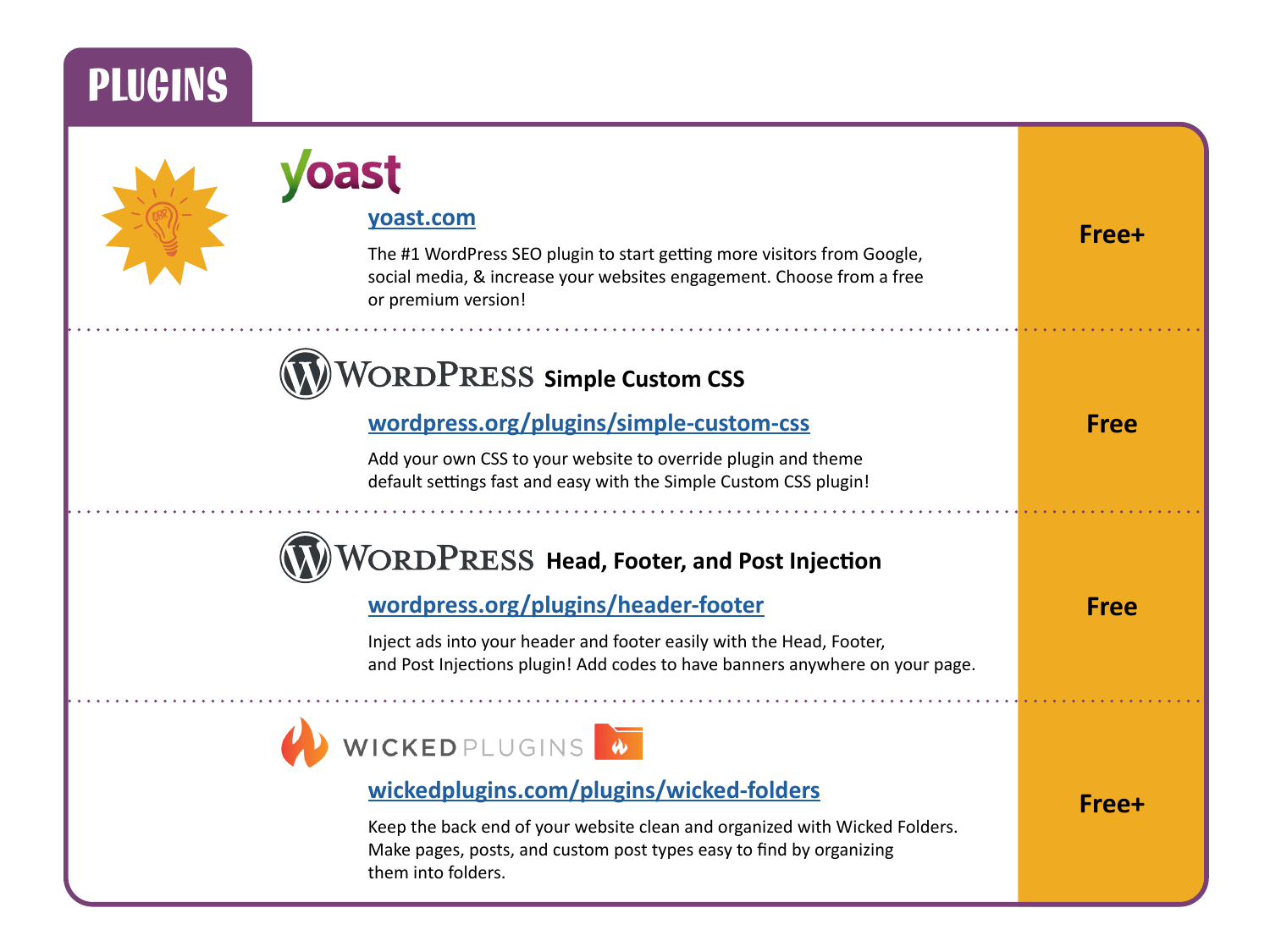### EMAIL MARKETING



### keap

**keap.com** \*\*contact us for the latest partner promotion

Automate your sales and marketing, while combining your CRM, email marketing, lead capture, and e-commerce in one place.

### **ActiveCampaign>**

#### **activecampaign.com**

Save time while growing your business by integrating email marketing, automation, and a small business CRM into one!



#### **mailchimp.com**

The perfect marketing platform to start at when growing your business. Send customized emails, connect your online store, and build your brand!

## *<u><u><b></u>*</u>

### **drip.com**

Build a custom experience for your customers, drive revenue, and implement a marketing strategy with Drip!

\$ \$ \$ \$ \$ \$ \$ **Free+**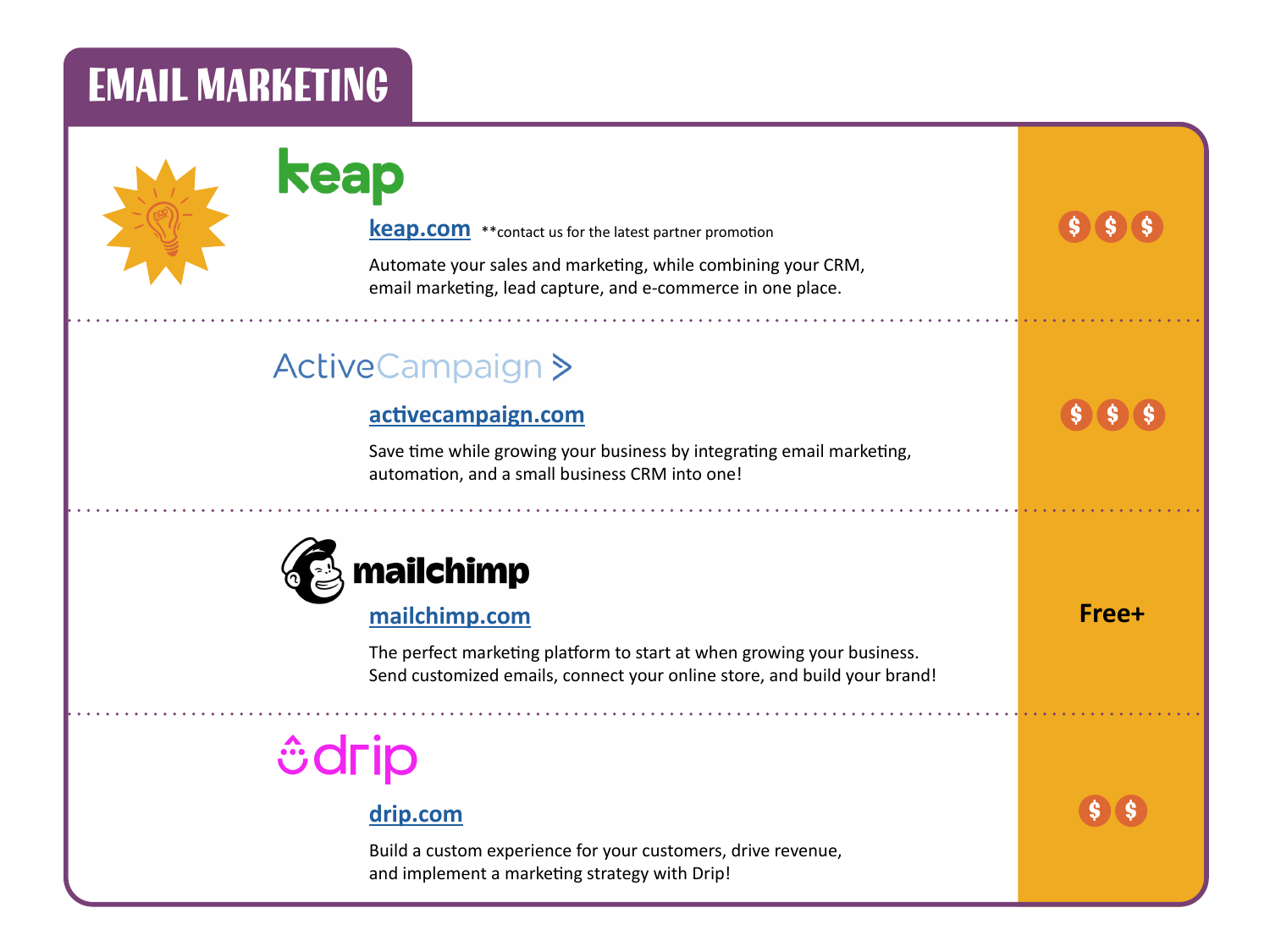### **WEBINARS**

### **OOM zoom.us**

Don't let distance some between you and your team, customers, or community. Connect using meetings and webinars with the click of a button on Zoom!



#### **gotomeeting.com**

Take webinars to the next level with GotoWebinar! Build your online community with reliable tech, simple set-up, and flexible pricing.

\$ \$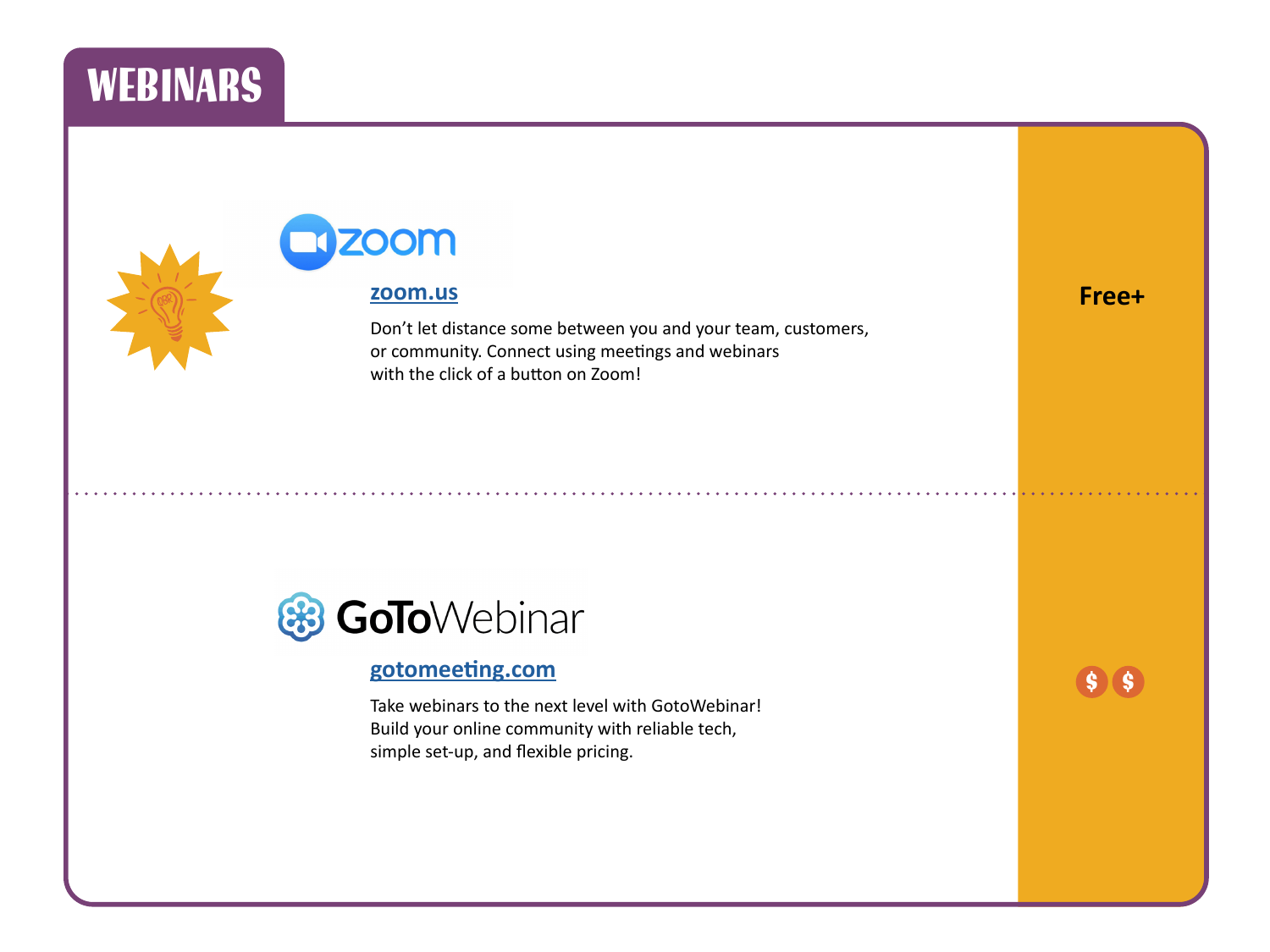### VIDEO STREAMING

### vimeo

#### **vimeo.com**

Everything you need to upload, share, and go live with your online audience! Grow your online presence with the easy to use and reliable platform.

\$ \$

**Free**

\$ \$

## **Exploration School**

### **youtube.com**

Share your story and build your online presence! YouTube makes it easy to upload your videos and grow your business online.

### $\blacktriangleright$ WISTIA

### **wistia.com**

Let your videos do the work for you! Wistia makes it easy for you to find your audience, engage with them, and grow your online presence.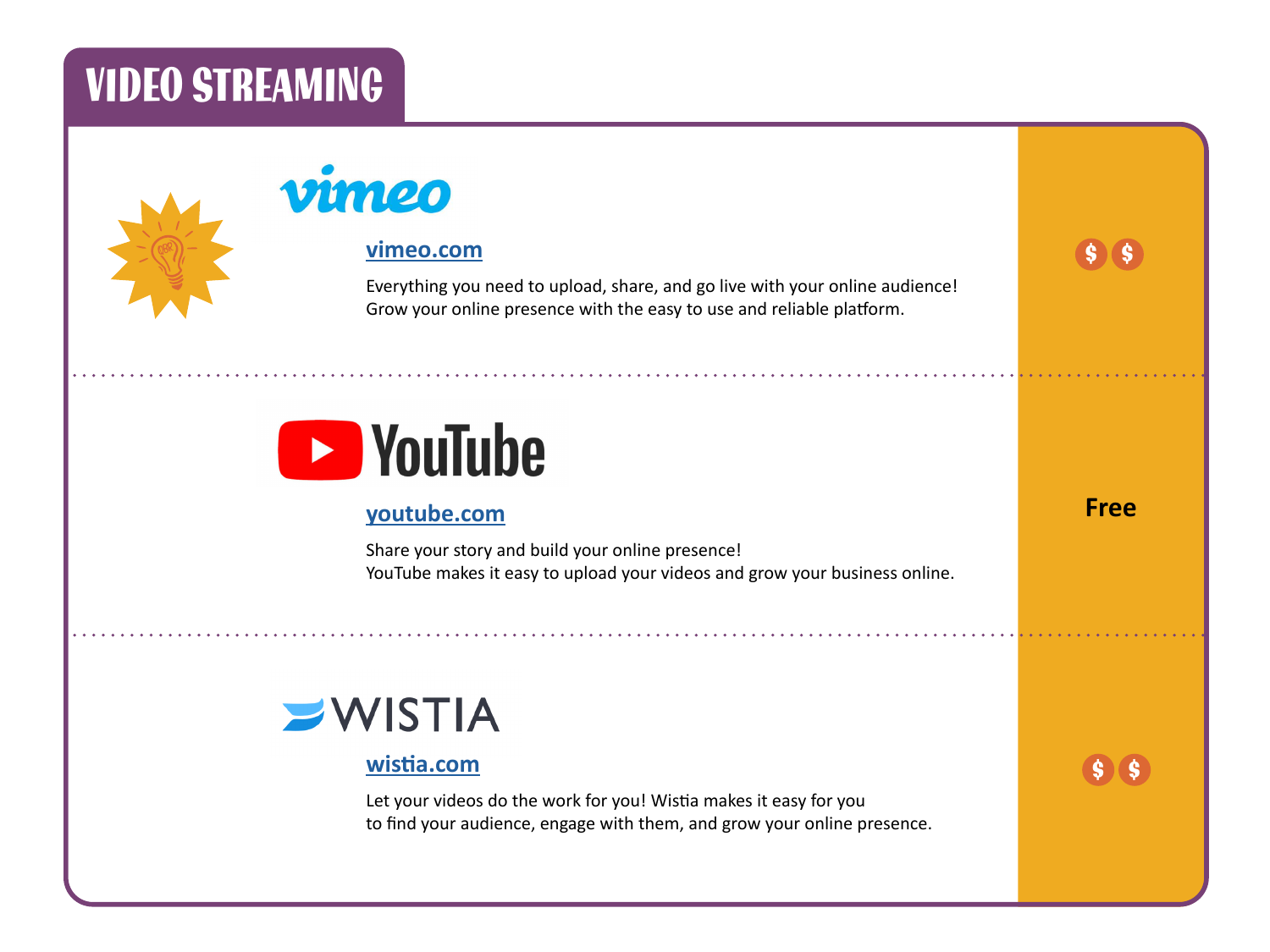## STOCK PHOTOS

| <b>Pexels</b>                                                                                                                                        |             |
|------------------------------------------------------------------------------------------------------------------------------------------------------|-------------|
| pexels.com                                                                                                                                           | <b>Free</b> |
| Find amazing stock photos shared by talented creators to use on your<br>social media and website. Make your brand pop with amazing images!           |             |
| Lu Unsplash                                                                                                                                          |             |
| unsplash.com                                                                                                                                         | <b>Free</b> |
| Find beautiful stock photos from creators all over the world. Unsplash makes<br>it easy to search, download, and use stock photos for your business! |             |
| <b>@depositphotos</b>                                                                                                                                |             |
| depositphotos.com                                                                                                                                    |             |
|                                                                                                                                                      |             |
| Find the perfect images for your social media, website, and more<br>with DepositPhotos! Choose from thousands of images, graphics, and video clips.  |             |
| <b>GRATISOGRAPHY</b>                                                                                                                                 |             |
| gratisography.com                                                                                                                                    | <b>Free</b> |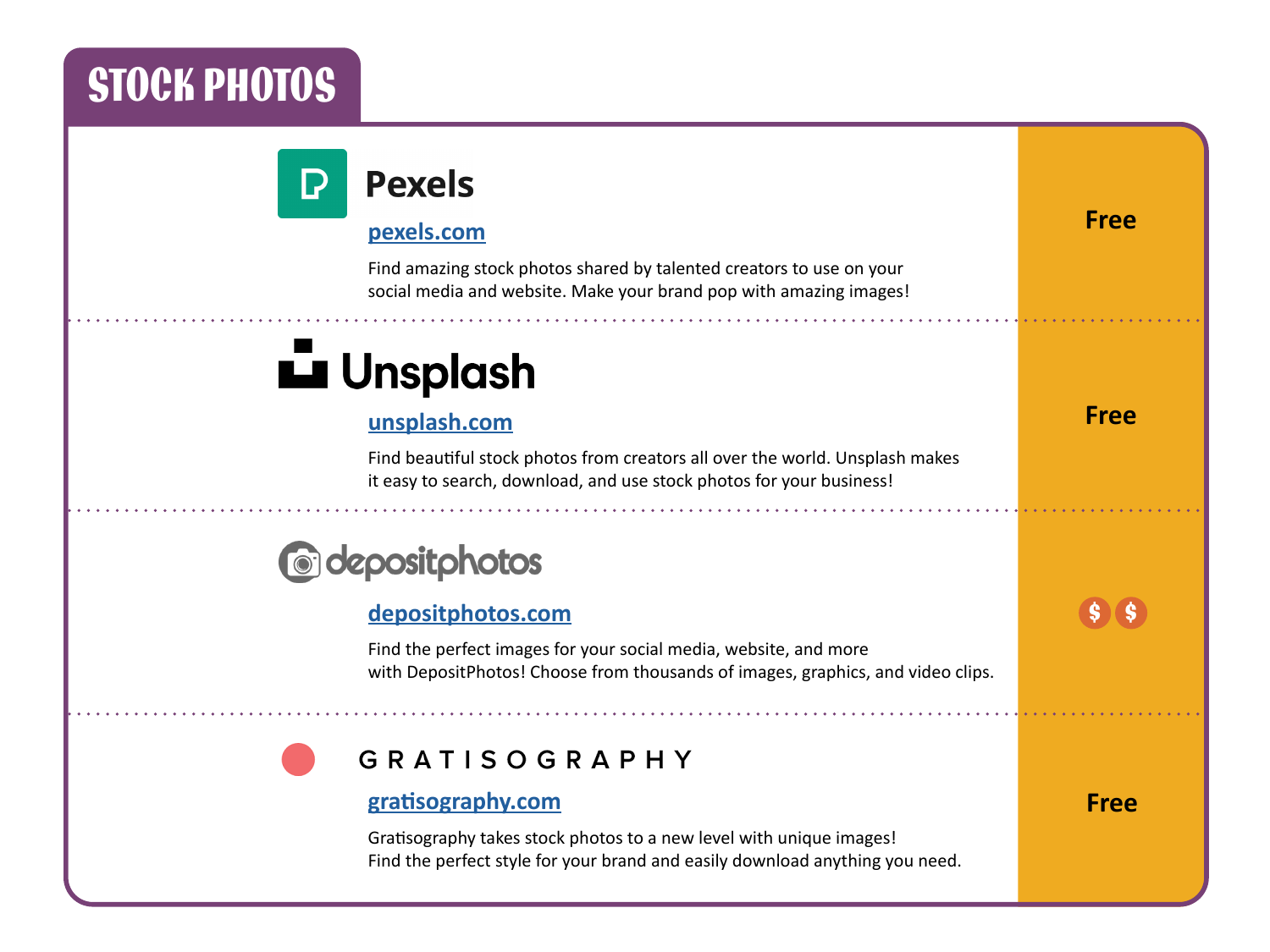### **GRAPHICS**



### Canva

### **canva.com**

Collaborate and create stunning designs, even if you have no design experience. Canva makes it easy to create amazing graphics and share with your online community.





### **spark.adobe.com**

Create stand-out content for your social media, website, and more! Adobe Spark makes it easy to design eye-catching photos.



### **picmonkey.com**

Create scroll-stopping graphics for social media, videos, and your website. Bring your own photos or choose from PicMonkey's stock photos to get started!



#### **snappa.com**

Create beautiful graphics in a snap with Snappa! Start with pre-made templates or from scratch to build your online brand. \$ \$ \$ \$ \$ \$

\$

\$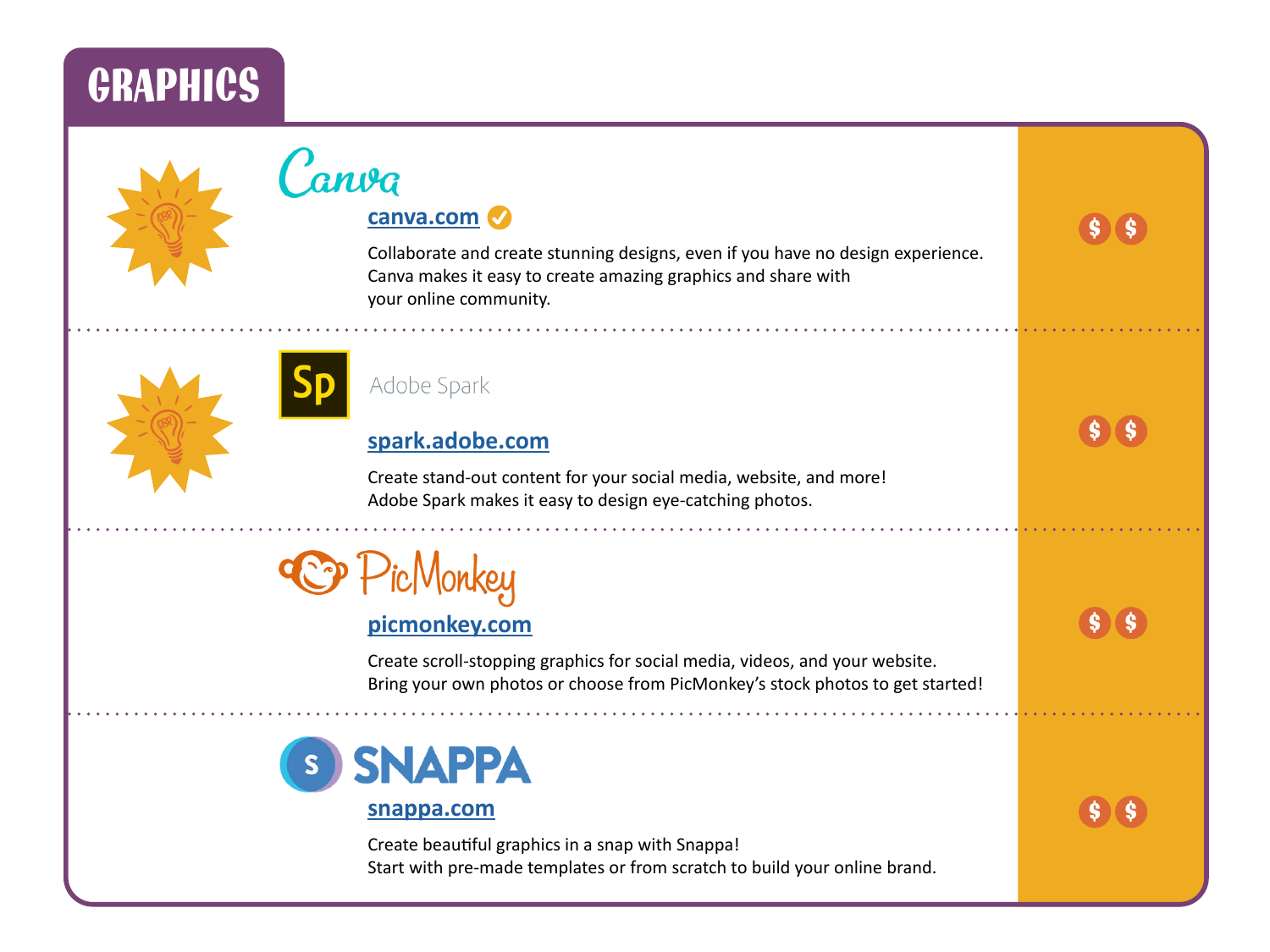### COPY EDITING





#### **grammarly.com**

Weed out typos faster with Grammarly! Use the browser extension to make sure you are getting the best out of your writing every time.



#### **gingersoftware.com**

Avoid embarrassing grammatical mistakes and get it right every time with Ginger! Use the browser extension to check everything you write online.

## Hemingwa

#### **hemingwayapp.com**

Make your writing bold and clear! The Hemingway App makes your writing easy to read and mistake-free by digging deeper into the grammar. **Free**

\$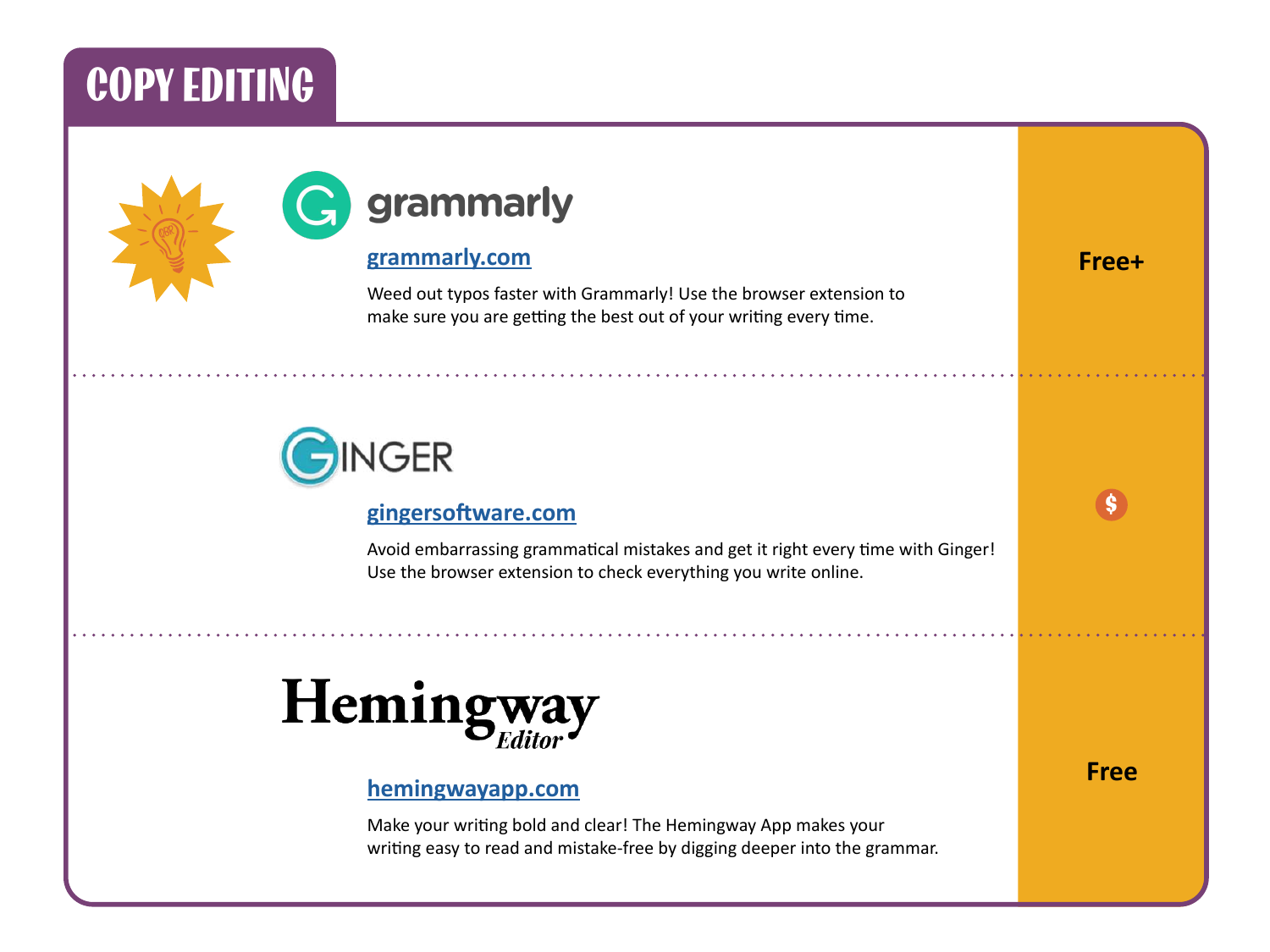### SOCIAL SCHEDULERS



### **Creator Studio**

### **facebook.com Free**

Get the best out of your Facebook posts without losing time with their internal scheduler. Your posts, going out when you want them, with less effort!



### **Hootsuite**

#### **hootsuite.com**

Schedule all your social media platforms in one place and track your analytics with Hootsuite! Your social media will stay active while you focus on other tasks.

## Grum

#### **grum.co**

Manage and schedule multiple Instagram accounts all in one place! Save time scheduling your content out instead of logging into each one to post everyday.



#### **later.com**

The only online schedule that allows you to see everything in place and schedule Instagram stories to go out with less effort on your end!

\$ \$

\$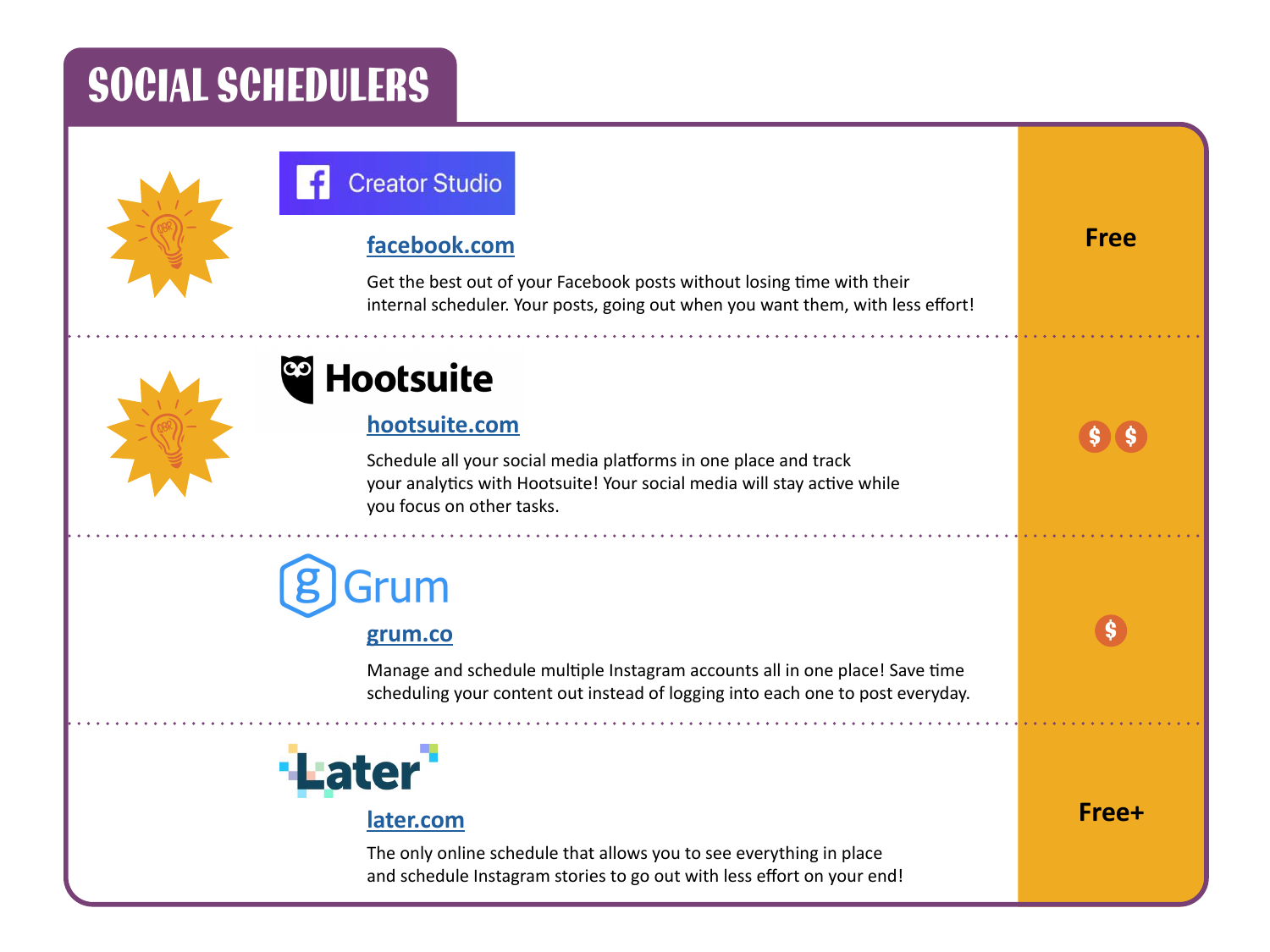### **SCHEDULERS**



### **Q** Acuity Scheduling

A SQUARESPACE COMPANY

### **acuityscheduling.com**

Save valuable time with Acuity's online scheduler. Acuity allows anyone you want to schedule time with you without the back and forth in email.

## calendly

#### **calendly.com**

Save time and money with Calendly's easy to use online scheduler. Calendly allows anyone to schedule easily and control their own appointment!

## **Doodle**

### **doodle.com**

Need to organize a meeting with multiple people? Easily find out who is available when to track down the best meeting time fast with Doodle!

\$

**Free+**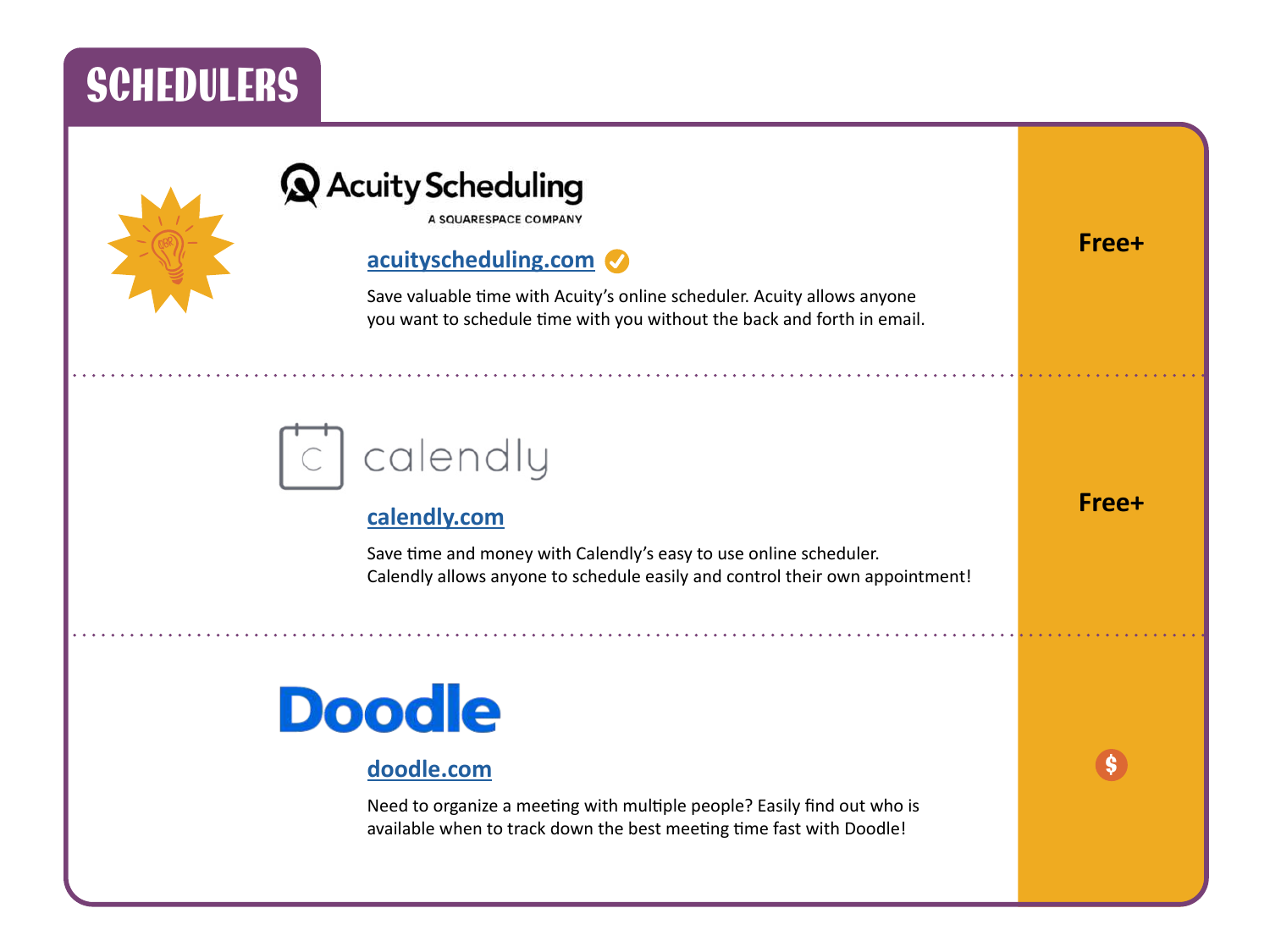### **HELPDESK**





### **helpscout.com**

Keep your customer service and your team organized with Helpscout! All your emails in one spot, assigned to team members, and easy to complete tasks or respond to customers.

## oroove

#### **groovehq.com**

Collaborate on conversations and respond to your customers fast with Groove! Everything you need to support and delight your customers in one spot.

\$

\$

\$

\$ \$

# zendesk

#### **zendesk.com**

ZenDesk makes it easy to start small and scale your customer service as you grow. Track and solve customer issues faster to keep them coming back every time.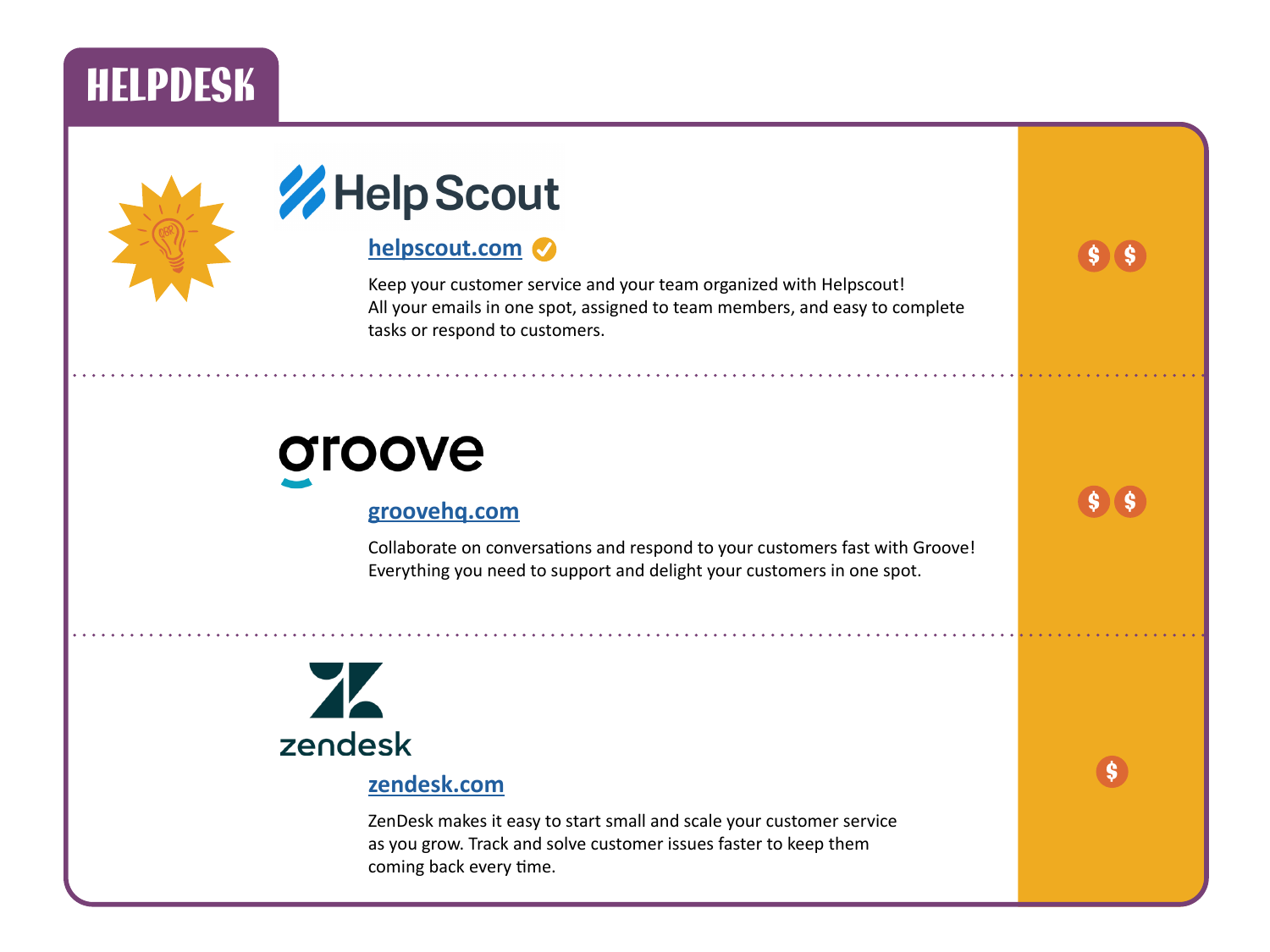### PRODUCTIVITY



### asana

#### **asana.com**

Never wonder where a project is again! Organize, track, and assign projects easily with Asana to keep your team moving ahead.





#### **slack.com**

Communication has never been easier! Keep your team connected one-on-one and in groups anywhere with Slack's easy to use workspaces.



### Sweet Process

#### **sweetprocess.com**

Don't let small details slip anymore. Layout processes and procedures for your team to follow when doing any task to make sure it is done right, every time!

\$ \$

**Free+**